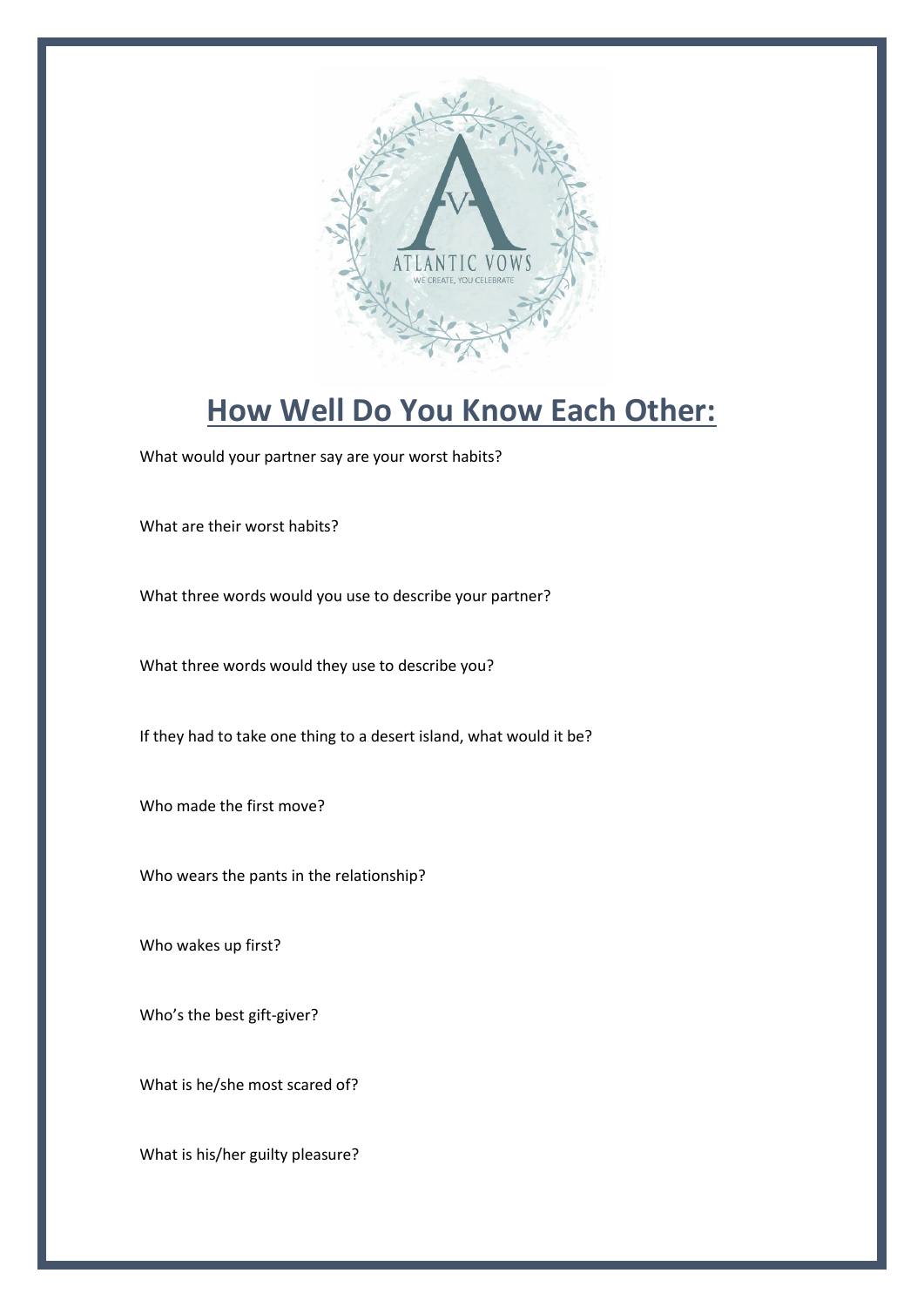What is his/her most embarrassing moment?

What is his/her proudest moment?

What were their exact words when they proposed?

Who's the best chef?

If they could have plastic surgery, what one thing would they have done?

Where in the world do you most want to travel together?

If your partner could have dinner with anyone, living or dead, who would it be?

What's the most romantic thing they've done for you?

What was the last movie he/she cried at?

What's his/her party trick?

Which celebrity does he/she think they look most like?

What's the one thing (apart from you) he/she couldn't live without?

If they could have a super power, what would it be?

Who's the funniest?

Who takes the longest to get ready?

Who's the most attractive?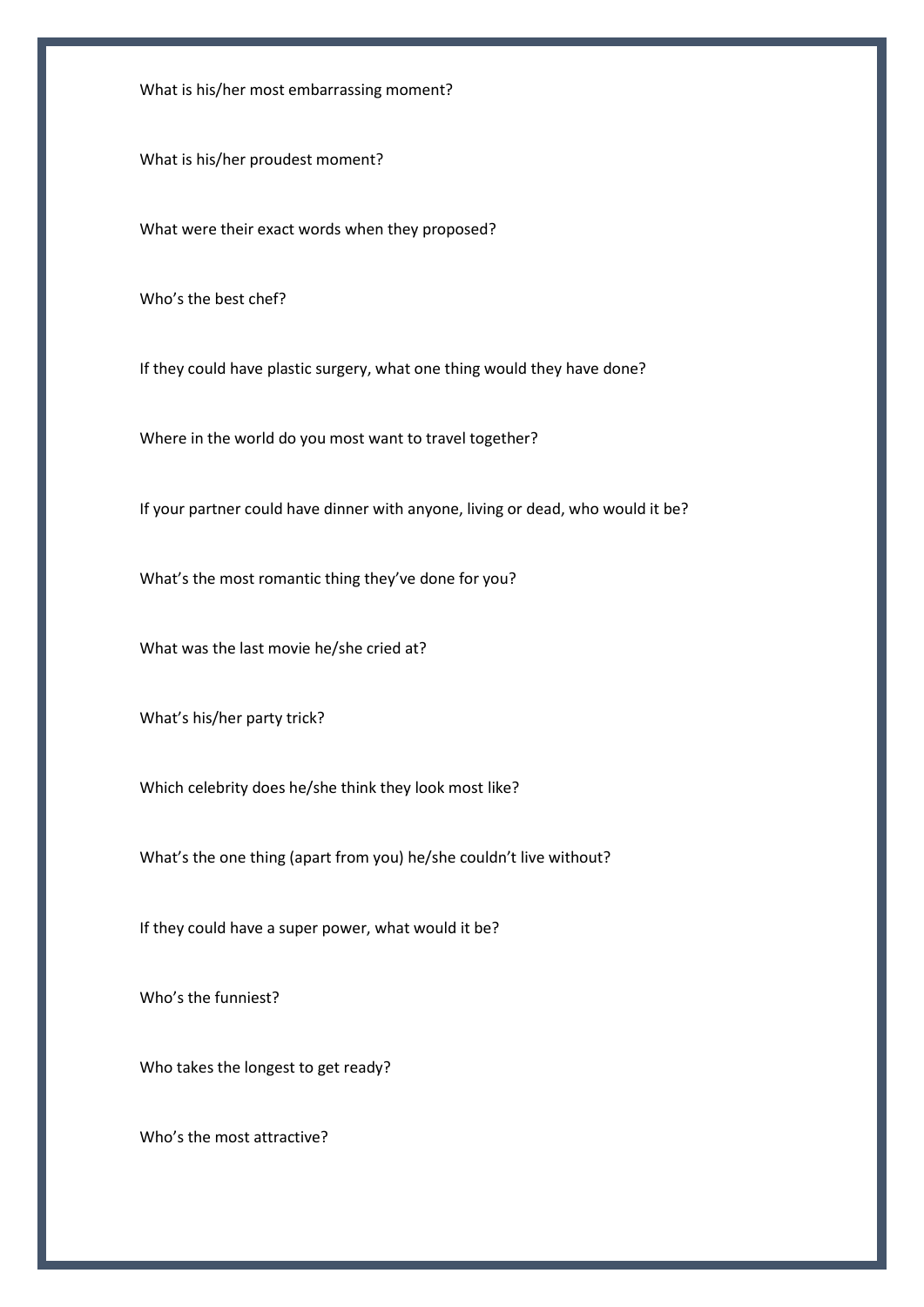Who's the best dancer?

Who gets the last word?

Who takes up the most room in bed?

Who does most of the cooking/housework?

Where was your first kiss?

What was the first film you ever saw together?

What was his/her first job?

What's the first thing he/she does in the morning?

Where did you go for your first date?

When did you first say "I love you"?

What was the name of their first boyfriend/girlfriend?

How old were they when they had their first kiss?

What was the name of his/her first pet?

Who is his/her best friend?

What colour eyes do they have?

What's his/her alcoholic drink of choice?